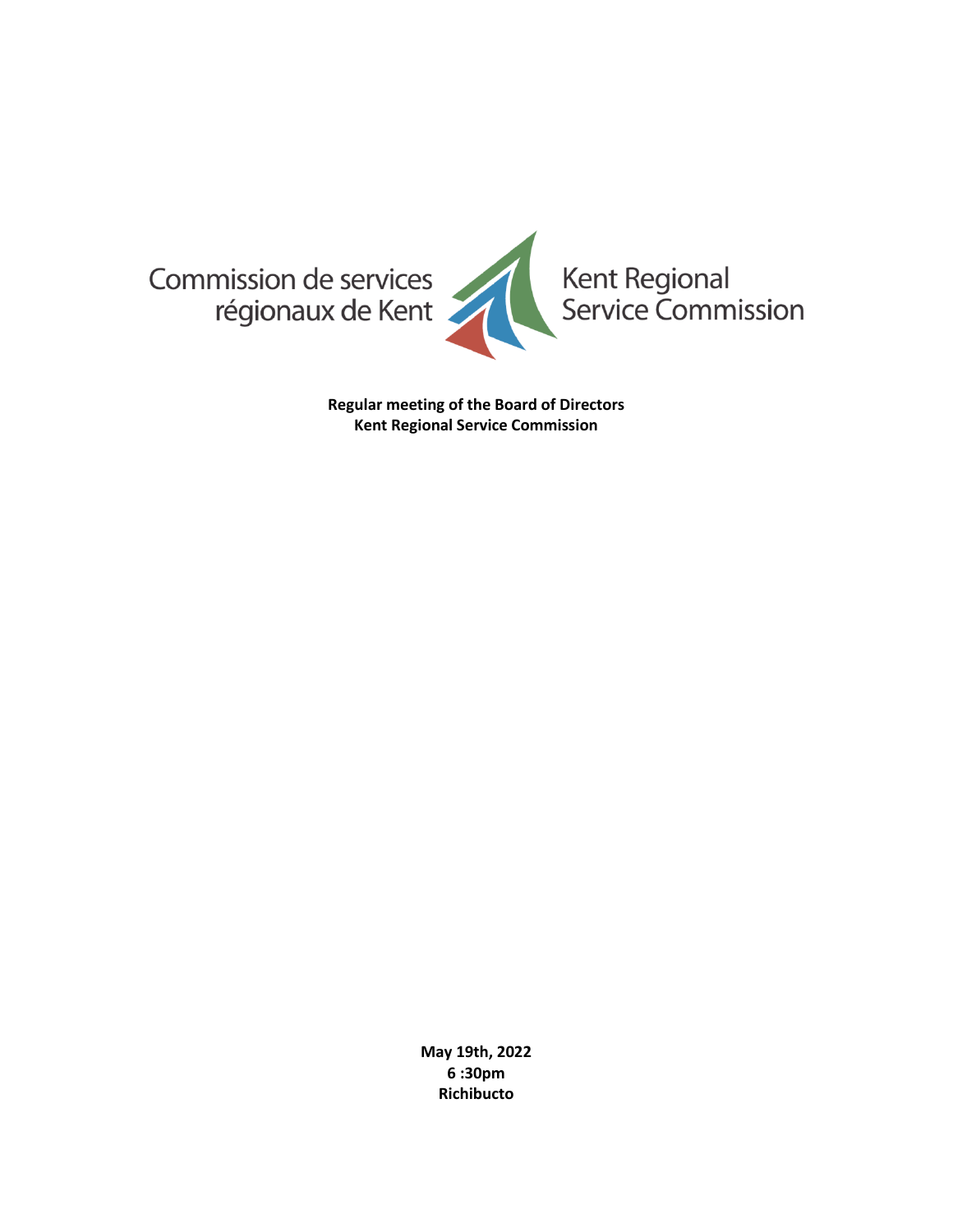# **1. CALL TO ORDER**

The Chair, Pierrette Robichaud, opens the meeting at 6:35 p.m. by welcoming everyone.

# **2. ATTENDANCE**

- ➢ Pierrette Robichaud, President of the KRSC and Mayor of the Village of Rogersville
- ➢ Aldéo Saulnier, Mayor of the Town of Bouctouche
- $\triangleright$  Claude LeBlanc, Vice-President of the KRSC and President of the LSD of Wellington
- ➢ Daniel Bourgeois, President of the LSD of Grande-Digue
- ➢ Danielle Dugas, Mayor of the Village of Saint-Louis-de-Kent
- $\triangleright$  Éric Tremblay, President of the LSD of Saint-Ignace
- ➢ Gisèle Fontaine, President of the LSD of Saint-Louis
- $\triangleright$  Jean-Pierre Richard, Mayor of the Village of Saint-Antoine
- ➢ Marc Goguen, Mayor of the Rural Community of Cocagne
- ➢ Paul Lirette, President of the LSD of Saint-Charles
- ➢ Roger Richard, President of the LSD of Acadieville
- $\triangleright$  Stella Richard, Mayor of the Town of Richibucto
- ➢ Tina Beers, President LSD of Harcourt
- ➢ Wayne Carpenter, Mayor of the Village of Rexton

### **ABSENCES**

- ➢ Docile Cormier, President of the LSD of Carleton
- ➢ Jacques Cormier, President LSD of St. Paul
- ➢ Kris Morey, President LSD of Weldford

#### **OTHER**

- ➢ Paul Lang, Executive Director of KRSC
- ➢ Isabelle Godin, Assistant Director General of the KRSC
- ➢ Francine Arsenault, Administrative Assistant, KRSC Bouctouche
- ➢ Francine Babineau, Translator
- ➢ Roger Pitre, EMO
- ➢ Roger Doiron, Health Committee Chair
- ➢ Michel Soucy, Transition Facilitator
- $\triangleright$  Member of the public

# **3. CONFLICT OF INTEREST DECLARATIONS**

Nothing to declare.

# **4. ADOPTION OF THE AGENDA**

# 2022-035

It was moved by Gisèle Fontaine, seconded by Paul Lirette, that the agenda be adopted with the change of placing Michel Soucy's presentation at the beginning of the meeting and the addition of 14 a. "Communautés accueillantes francophones".

Motion carried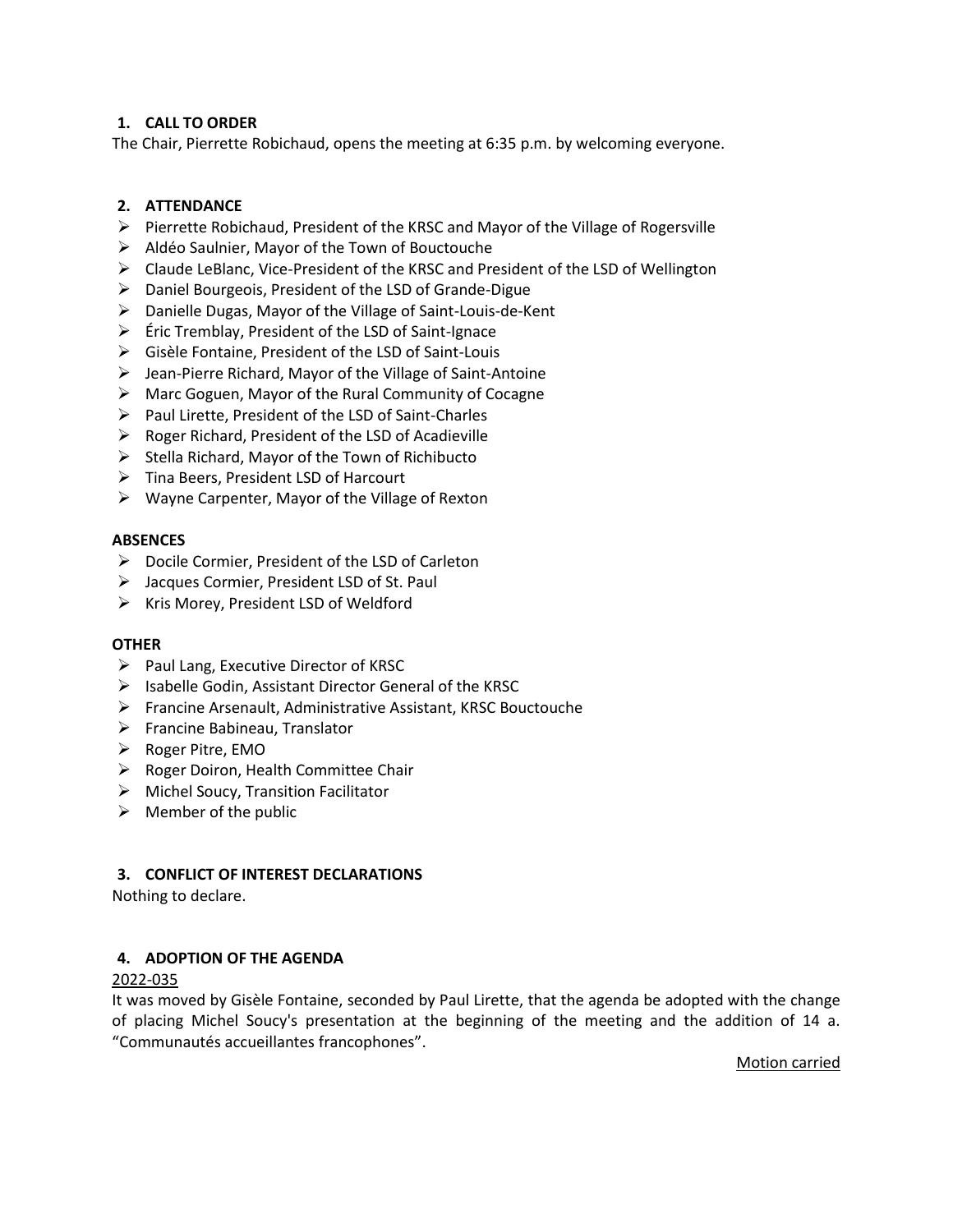# **5. ADOPTION OF THE MINUTES OF THE APRIL 21ST , 2022 MEETING**

# 2022-036

It was moved by Danielle Duguay, seconded by Aldéo Saulnier, that the minutes from the April 21<sup>st</sup>, 2022 regular/AGM meeting be adopted as presented.

Motion carried

# **6. BUSINESS ARISING FROM THE MINUTES**

# **a. Health Committee**

The minutes of the March 14 and 22, 2022 Health Committee meetings were circulated.

Roger Doiron, Chairperson of the Health Committee, provides an update to the group before moving on to the proposal.

WHEREAS the Health Committee met with the CEO and the Vice-President of Academic Mission, Performance and Quality of Vitalité Health Network at its last meeting

WHEREAS Vitalité Health Network is offering the Kent Regional Health Centre the opportunity to be part of a process called "Learning Community", of which the Board members received a short document explaining the program

WHEREAS the Kent Health Committee sees an opportunity to collaborate with the Vitalité Health Network by joining this process and that the region would have much to gain if it agreed to participate.

# 2022-037

Be it therefore resolved that the Kent RSC Board of Directors agrees to participate in the "Learning Community" approach recommended by the RSC Health Committee.

Moved by: Danielle Dulgas Seconded by: Gisèle Fontaine

# Motion carried

# **b. Immigration**

Paul Lang gives some explanations before moving on to the proposal.

WHEREAS the Kent Region has a critical housing problem.

WHEREAS it is important to have evidence to demonstrate this lack of housing in the region.

WHEREAS the communities in the region would benefit from receiving reliable data and a report presented by an expert in the field.

WHEREAS the consultant Richard Saillant has already carried out similar studies and that they have been used as a model by CMHC.

WHEREAS the Kent Resiliency Committee has set aside \$5,000 in its budget and the Kent CBDC has shown interest in contributing an amount not exceeding \$9,300 to the initiative.

# 2022-038

Be it therefore resolved that the Kent RSC hire the consultant Richard Saillant to conduct a study on housing needs and that the cost of this study will be \$15,000 plus taxes.

Moved by : Tina Beers Seconded by: Éric Tremblay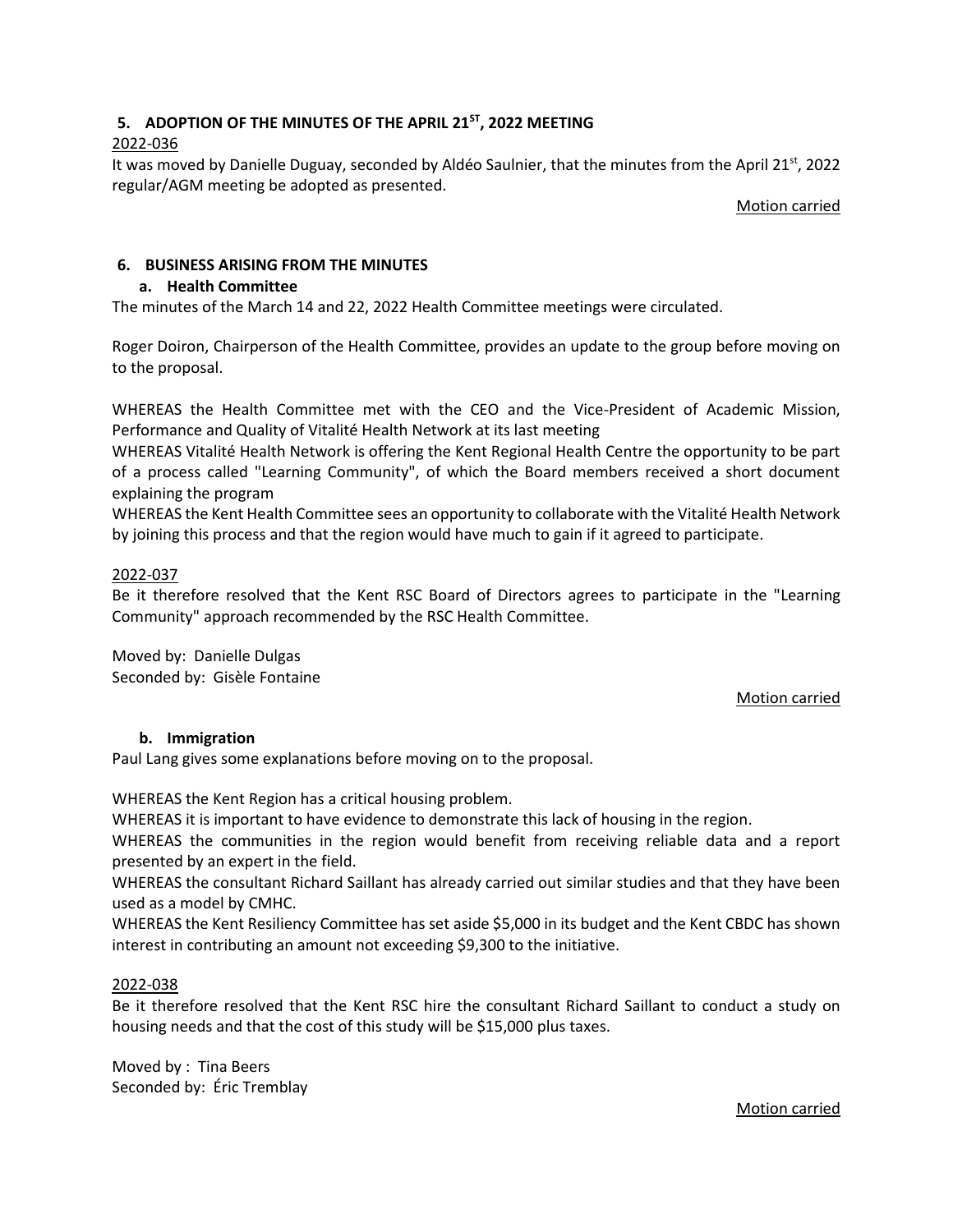### **c. Local Governance Reform**

Before moving on to the resolution, Paul Lang gives some explanations.

### **i. Community Development**

WHEREAS as part of the local government reform, the RSCs will be responsible for community development, which includes the social inclusion file.

WHEREAS the activities of the Kent Community Inclusion Network will be transferred to the Kent RSC by July 4, 2022.

WHEREAS the Kent RSC must enter into a partnership with the Economic and Social Inclusion Corporation for the delivery of services and the implementation of poverty reduction initiatives.

WHEREAS RSCs in New Brunswick will be required to sign a Memorandum of Understanding with the Economic and Social Inclusion Corporation that will ensure the transfer of funds for the hiring of staff, as well as the obligations for which the RSC will be responsible.

WHEREAS the proposed agreement is for an interim period until March 31, 2023 and a long-term agreement will be developed by March 31, 2023.

### 2022-039

Be it therefore resolved that the Kent RSC sign the memorandum of understanding as presented and that the administration pursue the necessary steps for the transfer of funds related to this agreement.

Moved by : Danielle Dugas Seconded by: Paul Lirette

### Motion carried

Paul Lang provides an update on other upcoming services/mandates. Regarding economic development, a structure will be developed. Documents were received explaining the mandates that are requested from the RSCs in terms of economic development. A mandate will be brought to the Board for validation shortly.

Under Economic Development, the following proposal was made:

# 2022-040

It was moved by Eric Tremblay, seconded by Jean-Pierre Richard, that agriculture be included in the Economic Development strategy that will be developed.

#### Motion carried.

There are no changes to the Community Transportation and Public Safety components. Everything is going as planned.

For Tourism, this will probably be the last service to be implemented. We are still waiting for the guidelines from the Ministry.

Before concluding, Mr. Lang mentions that a delegation of Mennonites will be arriving in the region in two weeks. They will visit lands in Acadieville. In addition, we have just received word that another delegation will come by bus during the summer. The dates are to be confirmed.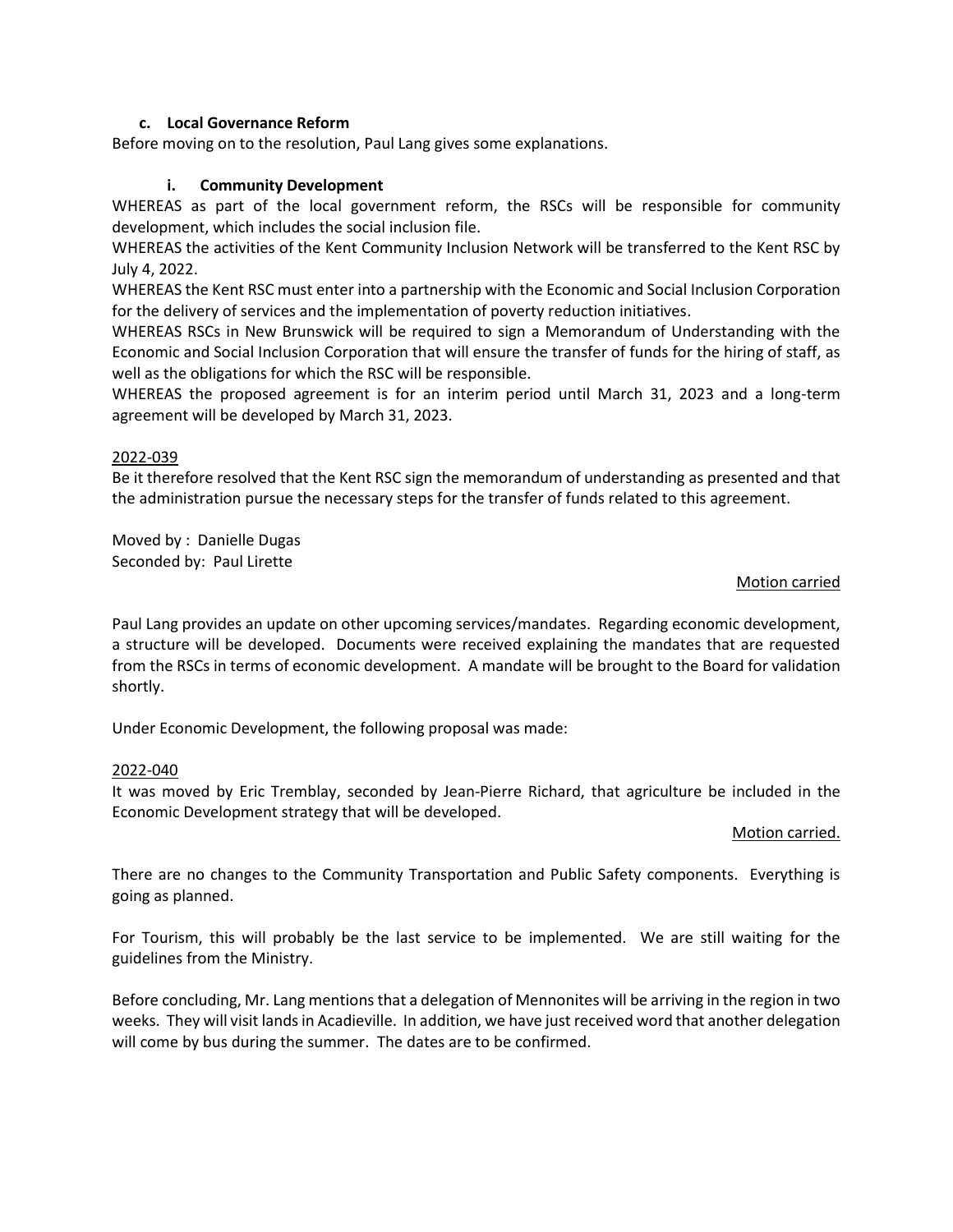### **d. Flusher/Sweeper**

WHEREAS the Kent RSC has conducted a feasibility study for the purchase of a flusher for the municipalities of Saint-Louis-de-Kent, Richibucto, Bouctouche, Saint-Antoine and Cap-Pelé.

WHEREAS the municipal councils of each of the above-mentioned municipalities request the Kent RSC to proceed with the request to borrow from the Municipal Capital Borrowing Board in the amount of \$611,000

WHEREAS the cost allocation formula will be based on the number of units billed by each participating municipality

WHEREAS an agreement will be prepared by the Kent RSC lawyer for the duration of the loan between the participating municipalities

WHEREAS the Public Works Directors of the participating municipalities, in partnership with Kent RSC will prepare the specifications and tender for the equipment

WHEREAS the estimated budget for the flusher service will be \$143,000 annually which includes loan payments, interest and operational expenses for the service.

WHEREAS the Kent RSC will be required to open a bank account and a chart of accounts for this service as soon as the equipment is ordered.

### 2022-041

Therefore, be it resolved that Kent Regional Service Commission applies to the Municipal Capital Borrowing Board for authorization to borrow for a capital expense for the following term and amount:

| Purpose                 | Amount (\$) | <u>Term</u> |
|-------------------------|-------------|-------------|
| Public utility (sewers) |             |             |
| Sewer flusher truck     | \$611,000   | 10 years    |
|                         |             |             |

Moved by : Danielle Dugas Seconded by: Éric Tremblay

#### Motion carried

#### 2022-042

Be it further resolved that the Kent RSC ask its lawyer to prepare a cost-sharing agreement for the flusher service and that the legal fees be shared between the municipalities of Saint-Louis-de-Kent, Richibucto, Bouctouche, Saint-Antoine and Cap-Pelé based on the previously established cost sharing formula.

Moved by : Danielle Dugas Seconded by : Paul Lirette

#### Motion carried

#### 2022-043

Be it further resolved that the Kent RSC ask the public works directors of each of the participating municipalities to prepare the specifications and tender for the purchase of a flusher and that the RSC go to tender if the MCBB accepts the Kent RSC's loan request.

Moved by: Danielle Dugas Seconded by: Gisèle Fontaine

#### Motion carrried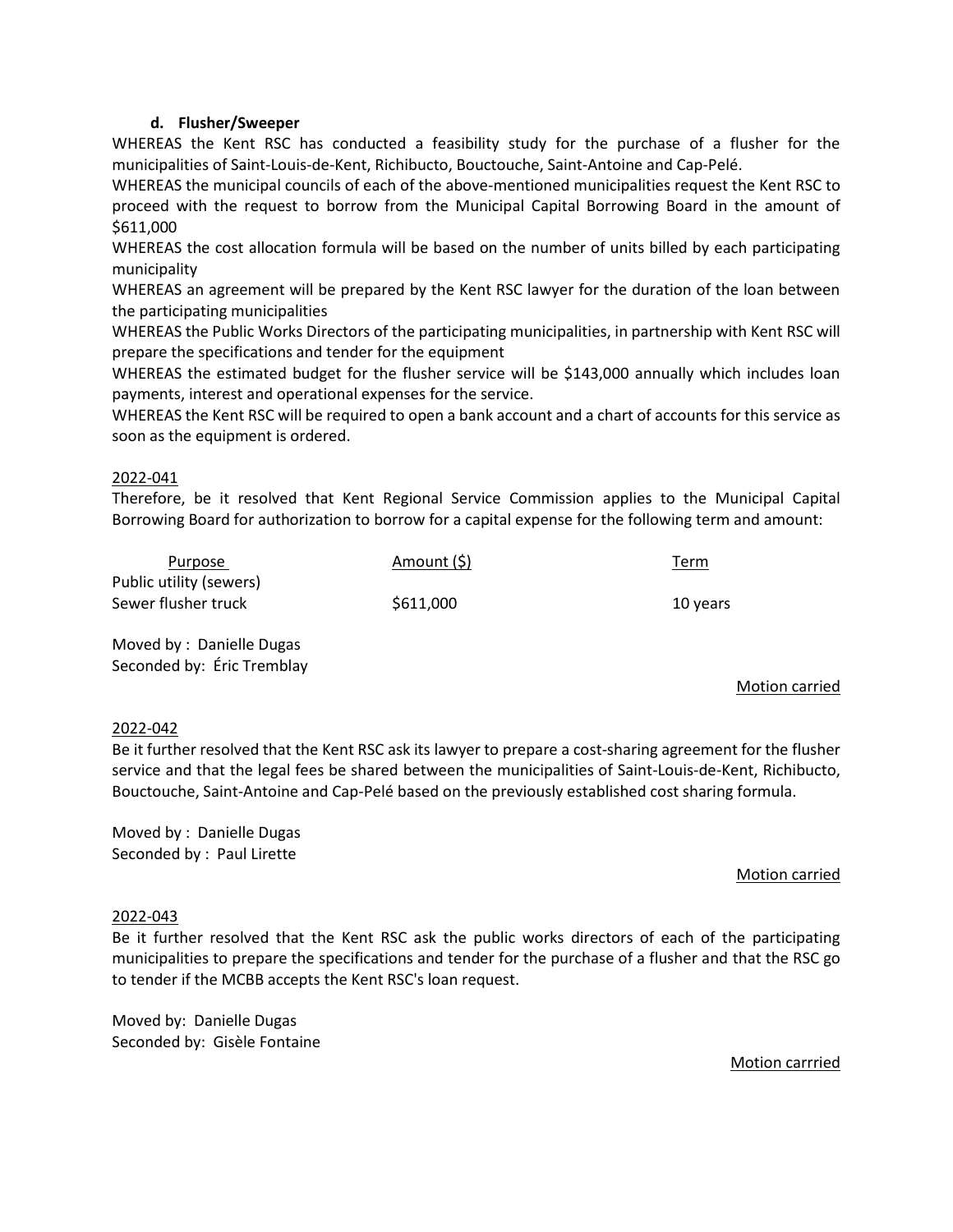# **7. PRESENTATION - Michel Soucy, Facilitator**

Michel Soucy, facilitator for the Kent region, gives a presentation to the KRSC Board of Directors, talking about the mandate to be presented to the province, the common points for developing a region, and the challenges and obstacles that will likely be encountered. He mentions that the meetings are going very well so far. He is always available and will ensure transparency in all that concerns the reform and will keep the Board informed of the development of the mandate. A question period follows.

# **8. CORRESPONDENCE**

- May 5, 2022 Charles Kavanaugh, President, New Brunswick Association of Fire Chiefs
- May 9, 2022 Daniel Allain, Minister of Local Government and Governance Reform
- - May 12, 2022 Paul LeBlanc, Chair, Cartier Foundation
- - May 4, 2022 Glen Savoie, Minister responsible for La Francophonie

# **9. COMMITTEE REPORTS**

# **a. Finance – Administration – Human ressources**

The Executive Director goes through the items in the financial report and provides clarification as needed.

# 2022-044

It was moved by Paul Lirette, seconded by Gisèle Fontaine, that the financial report as of February 28, 2022 be adopted as recommended by the Finance Committee.

### Motion carried

Paul Lang explains that the salary grid for employees expires in December 2022 and presents the new grid. The Finance Committee, wanting to maintain stability at both the employee and Board levels, has based itself on the salary grid of the South-East RSC by making adjustments that will allow the KRSC to remain competitive, especially in terms of recruitment and employee retention.

WHEREAS the employee salary policy expires on December 31, 2022.

WHEREAS the employee salary policy is for a period of five years.

WHEREAS, due to inflation, labor shortages and competition among employers, the administration recommends salary adjustments for all positions.

WHEREAS, it is critical to remain competitive in salary in order to attract the best potential candidates. WHEREAS the administration has conducted a survey of other RSCs to determine the salary ranges for the positions at KRSC.

# 2022-045

Therefore, be it resolved that the Kent RSC Board of Directors accept the recommendation of the Finance Committee to adopt the 2023-2027 salary grid and that it be effective January 1, 2023.

Moved by: Danielle Dugas Seconded by: Aldéo Saulnier

> Motion carried 1 Nay – Wayne Carpenter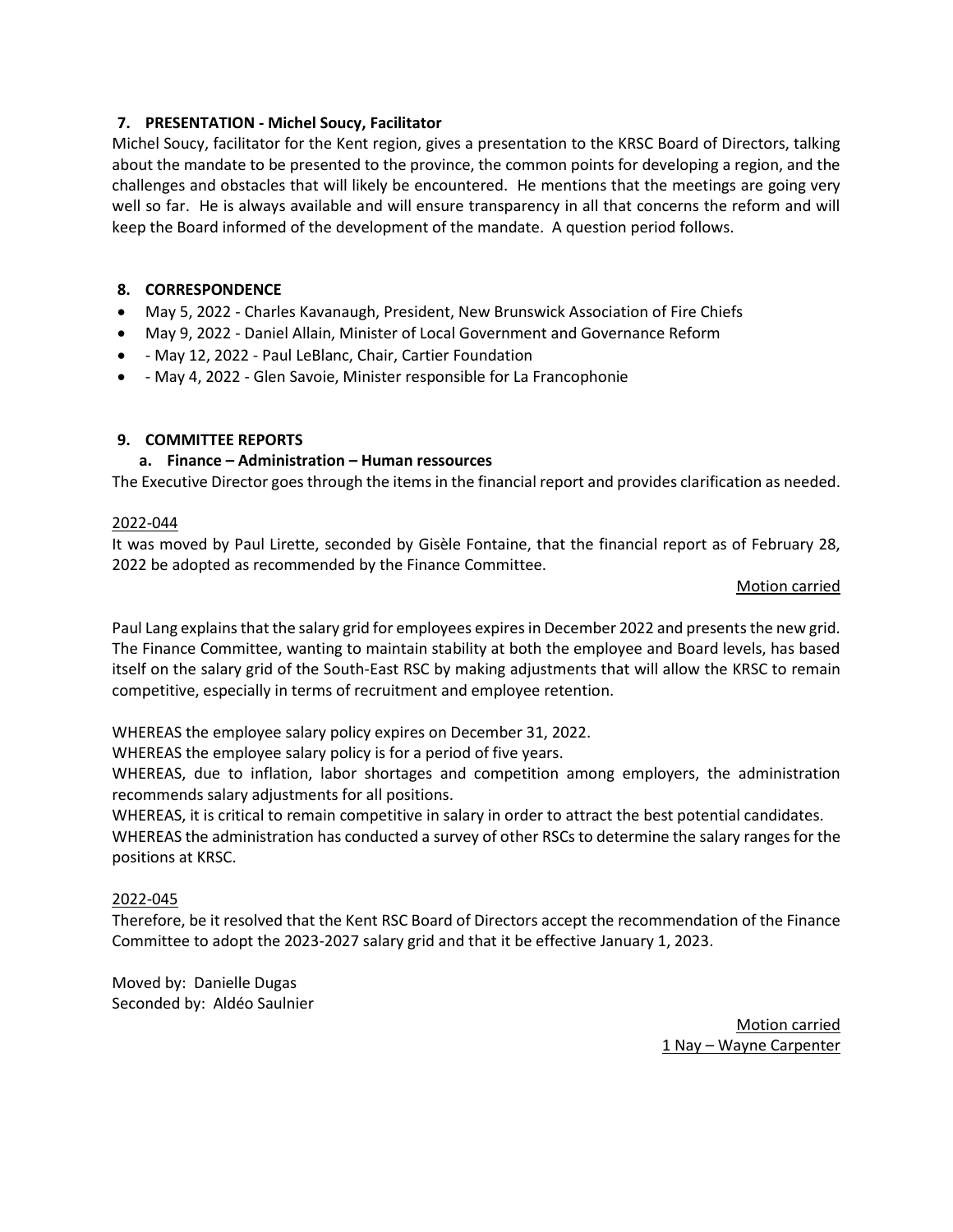WHEREAS the KRSC Services Policy has been revised according to the revision schedule set by the administration.

WHEREAS some minor changes have been made to the policy to reflect today's reality in the delivery of services.

#### 2022-046

Therefore, be it resolved that policy 19-02 be repealed and replaced by policy 22-01, the Kent RSC Services Policy.

Moved by: Danielle Dugas Seconded by: Gisèle Fontaine

Motion carried

### **b. Audit**

No report.

**c. Kent Community transportation**

No report.

### **10. REPORT ON COLLABORATIVE SERVICES ACTIVITIES**

#### **a. Planning**

The minutes of the March 29<sup>th</sup>, 2022 Planning Advisory Committee meeting and the construction report for April 2022 are circulated.

#### **Appointment of Austin Fillmore as Building Inspector**

WHEREAS Austin Fillmore was hired at the KRSC in January 2022 as a Development Officer and Building Inspector.

WHEREAS the Board of Directors of the Kent Regional Service Commission has the authority, on behalf of the Minister, to appoint a Building Inspector to serve the unincorporated sector.

WHEREAS the appointment will allow the inspector to begin his training and collection of hours in relation to Level 1.

# 2022-047

It is therefore resolved that the Board of Directors of the Kent Regional Service Commission appoints Austin Fillmore to the position of Building Inspector.

Moved by: Claude LeBlanc Seconded by: Paul Lirette

Motion carried

#### **b. Solid Waste**

The minutes of the March 3<sup>rd</sup>, 2022 Solid Waste Technical Committee meeting and the Solid Waste Report for April 2022 were circulated.

#### **c. Public Safety**

Paul Lang explains before moving on to the motion.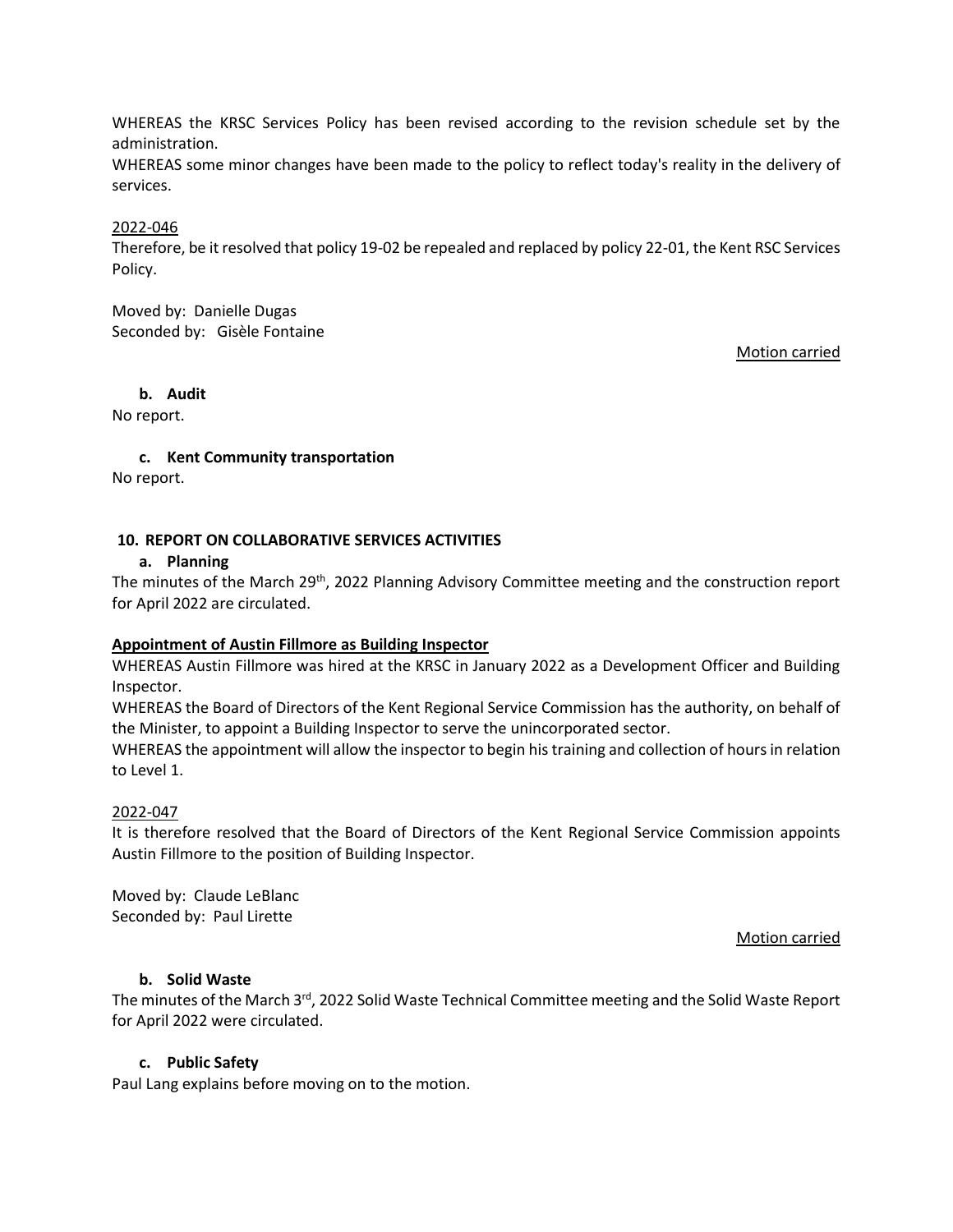WHEREAS the Kent RSC organized, prior to the pandemic, public safety days with very good public participation.

WHEREAS the RCMP had a partnership with the Amherst Municipal Police in Nova Scotia for the loan of equipment for Public Safety Day.

WHEREAS among the pieces of equipment borrowed was a "go-kart" and goggles used in a virtual drunk driving activity.

WHEREAS it is not possible to have these pieces of equipment for future editions of our public safety days. WHEREAS the public safety budget allows for the purchase of this piece of equipment for the activity and the KRSC would own it.

WHEREAS the supplier of this "kart" is in the United States and the RCMP has checked for a supplier in Canada without success.

### 2022-048

Be it therefore resolved that the Kent RSC Board of Directors request the administration to proceed with the purchase of a "kart" and "drunk glasses" to be used in community events related to public safety at a cost of \$1,916.11 US plus taxes and customs fees.

Moved by : Claude LeBlanc Seconded by: Éric Tremblay

### Motion carried

# **d. Emergency measures (Roger Pitre)**

Roger says he is relieved that there have been no floods so far this year. However, hurricanes are always a possibility. He informed the group that the director has resigned. In closing, Roger spoke about the Emergency Preparedness course that was offered on May 7. He mentioned that he had not received any materials to prepare and that the course had changed and was extremely heavy as a basic level course. The course will not be offered in English at this time. The Board members asked what could be done to fix the problem. A motion was made.

#### 2022-049

It was moved by Eric Tremblay, seconded by Gisèle Fontaine, that the KRSC send a letter to NB Emergency Measures, including Minister Bill Hogan in cc, advising them that the content of the BEM course does not meet the needs of the participants and must be revised.

Motion carried.

# **e. Regional community infrastructures**

No report.

# **11. CHAIR REPORT (APRIL 20TH TO MAY 11TH, 2022)**

April 20: KSB Reform in Richibucto

April 20: Meeting by the Sackville Health Committee

April 21: KSB Board of Directors meeting in Richibucto

April 28: Richibucto Health Committee

April 28: Reform of the KSB by zoom

April 29: RCMP Hockey Game with Bonar Law students in Richibucto

April 30: Retirement dinner for Vincent Daigle at the Aldouane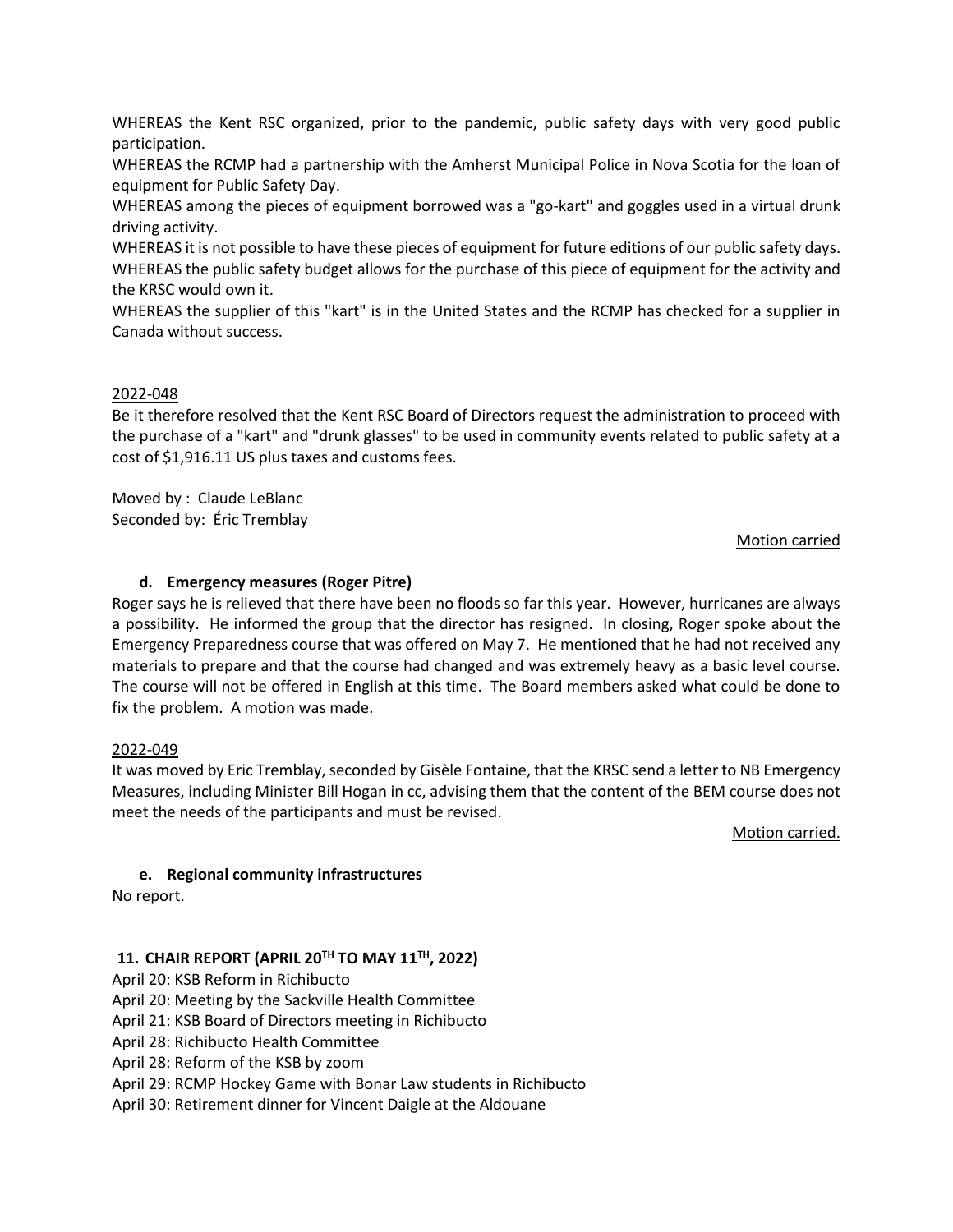- May 03: Finance Committee in Richibucto
- May 03: Interview for recreation position in Bouctouche
- May 11: Aboriginal Cultural Compentency in Richibucto

### **12. EXECUTIVE DIRECTOR'S REPORT (APRIL 13TH TO MAY 12TH, 2022)**

- April 13 Zoom meeting for Community Safety Plan
- April 14 Meeting with Black Arcs for Community Transportation budget template
- April 14 Transition Committee meeting with Rogersville by Zoom
- April 19 Meeting with CAOs and Executive Director in Richibucto
- April 20 Facilitator, Chair, Direction and Transition Committee meeting in Richibucto
- April 21 RSCs ED meeting by Zoom
- April 21 Board meeting/AGM in Richibucto
- April 25 Social Pediatrics Board meeting (CPSSE) by Zoom
- April 26 KRSC Community Safety Plan update by Teams
- April 27 Local Government Department and RSCs meeting by Zoom
- April 27 KRSC and CBDC meeting on Reform in Bouctouche
- April 28 CMNCP Board meeting by Zoom
- April 28 Meeting with Michel Soucy and Pierrette Robichaud by Zoom
- April 28 Health Committee meeting in Richibucto
- April 29 Meeting with DeAnna Hill, Assistant Commander RCMP, J Division in Richibucto
- April 30 Retirement party for Vincent Daigle in Aldouane
- May 2 Community Transportation meeting in Richibucto
- May 3 Finance Committee meeting in Richibucto
- May 4 NB Housing Challenge Workshop in Saint John
- May 5 RSCs ED meeting by Zoom
- May 5 Meeting with UMNB by Zoom
- May 6 Meeting with Michel Soucy in Restigouche
- May 9 Presentation for Rural Crime Prevention by Teams
- May 10 KRSC Community Safety Plan Update by Teams
- May 11 Presentation to Kent CAOs by Ryan Donaghy Local Government by Teams
- May 11 Aboriginal Cultural Competency session in Richibucto
- May 12 Meeting with Upper River Market in Bass River

# **13. RESOLUTIONS**

Nothing on this subject.

#### **14. NEW BUSINESS**

# **a. "Communautés accueillantes francophones"**

Pierrette Robichaud informs members that the "Association francophone des municipalités du Nouveau-Brunswick" (AFMNB) has offered municipalities the opportunity to apply for the "Communautés accueillantes francophones" program. This is a program that can help municipalities establish or develop an immigration strategy to welcome newcomers. If a municipality already has a strategy, they may be able to offer other valuable tools, training, etc. Municipalities can apply to the AFMNB and they will select municipalities to participate. It was suggested during their regional tour that a Kent municipality could apply on behalf of the other municipalities, a grouping, which would serve the entire Kent region.